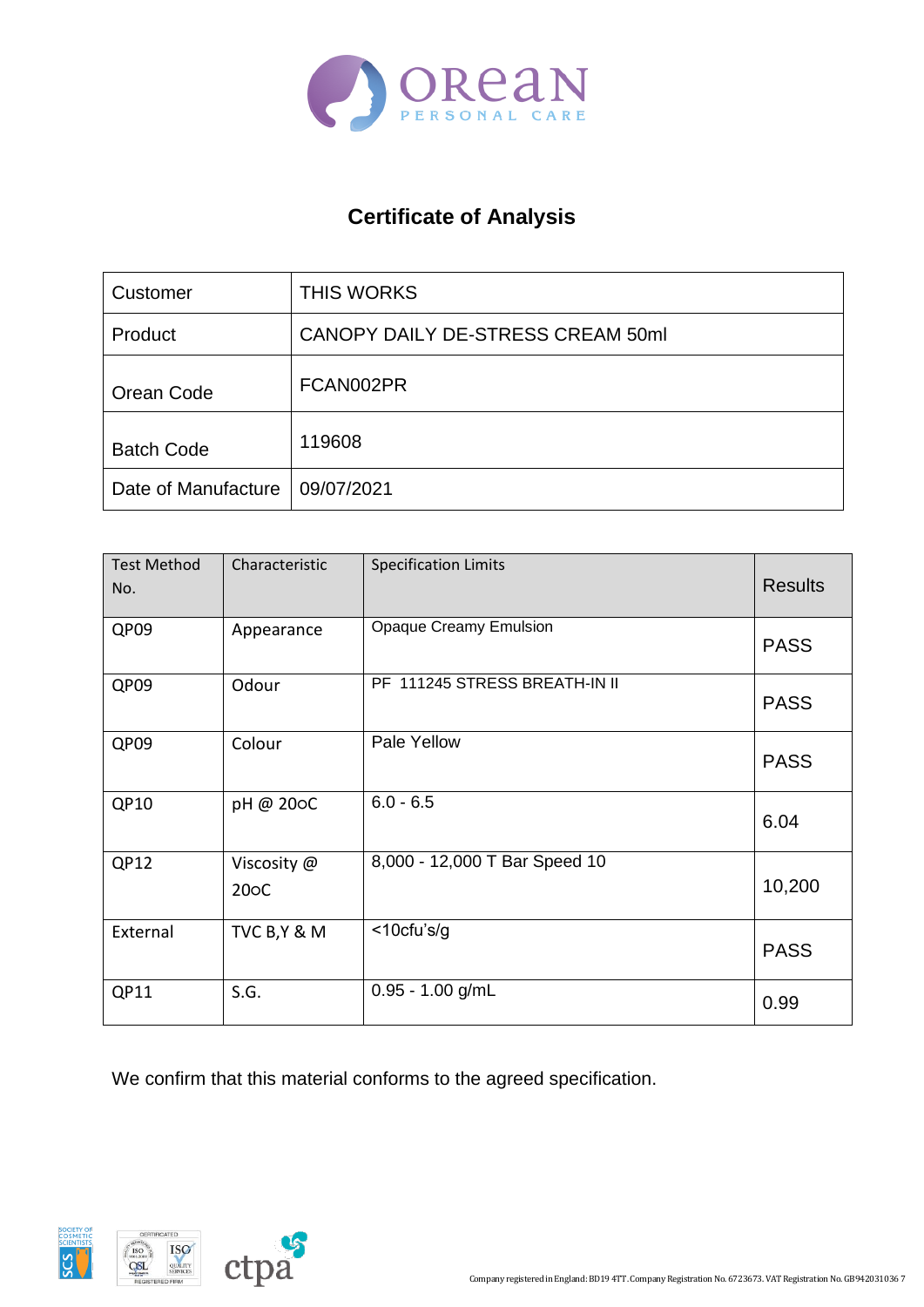

## prepared for: This Works

*53 St. George's Rd. Wimbeldon, London SW19 4AE*

### Daily De-Stress

| <b>Batch ID:</b> | 119608      | Test ID:  | T000152640                              |
|------------------|-------------|-----------|-----------------------------------------|
| Type:            | Concentrate |           | <b>Submitted:</b> 07/19/2021 @ 09:28 AM |
| Test:            | Potency     | Started:  | 7/19/2021                               |
| Method:          | TM14        | Reported: | 7/20/2021                               |
|                  |             |           |                                         |

# CANNABINOID PROFILE



| Compound                                     | LOQ (%) | Result (%) | Result (mg/g) |
|----------------------------------------------|---------|------------|---------------|
| Delta 9-Tetrahydrocannabinolic acid (THCA-A) | 0.05    | ND.        | <b>ND</b>     |
| Delta 9-Tetrahydrocannabinol (Delta 9THC)    | 0.05    | ND.        | <b>ND</b>     |
| Cannabidiolic acid (CBDA)                    | 0.06    | ND.        | ND            |
| Cannabidiol (CBD)                            | 0.06    | 1.75       | 17.5          |
| Delta 8-Tetrahydrocannabinol (Delta 8THC)    | 0.06    | <b>ND</b>  | <b>ND</b>     |
| Cannabinolic Acid (CBNA)                     | 0.03    | <b>ND</b>  | <b>ND</b>     |
| Cannabinol (CBN)                             | 0.02    | <b>ND</b>  | <b>ND</b>     |
| Cannabigerolic acid (CBGA)                   | 0.05    | <b>ND</b>  | <b>ND</b>     |
| Cannabigerol (CBG)                           | 0.01    | 0.04       | 0.4           |
| Tetrahydrocannabivarinic Acid (THCVA)        | 0.04    | <b>ND</b>  | <b>ND</b>     |
| Tetrahydrocannabivarin (THCV)                | 0.01    | <b>ND</b>  | <b>ND</b>     |
| Cannabidivarinic Acid (CBDVA)                | 0.02    | <b>ND</b>  | <b>ND</b>     |
| Cannabidivarin (CBDV)                        | 0.01    | ND.        | <b>ND</b>     |
| Cannabichromenic Acid (CBCA)                 | 0.02    | <b>ND</b>  | ND.           |
| Cannabichromene (CBC)                        | 0.02    | ND.        | <b>ND</b>     |
| <b>Total Cannabinoids</b>                    |         | 1.79       | 17.9          |
| Total Potential THC**                        |         | <b>ND</b>  | <b>ND</b>     |
| Total Potential CBD**                        |         | 1.75       | 17.5          |

% = % (w/w) = Percent (Weight of Analyte / Weight of Product)

\* Total Cannabinoids result reflects the absolute sum of all

cannabinoids detected.

\*\* Total Potential THC/CBD is calculated using the following formulas to take into account the loss of a carboxyl group during

decarboxylation step.

Total THC = THC + (THCa  $*(0.877)$ ) and

Total CBD = CBD + (CBDa \*(0.877))

ND = None Detected (Defined by Dynamic Range of the method)

# FINAL APPROVAL



Daniel Weidensaul 20-Jul-2021 1:16 PM

Sam Smith Samantha Smith 20-lul-2021 1:27 PM

PREPARED BY / DATE APPROVED BY / DATE

*Testing results are based solely upon the sample submitted to Botanacor Laboratories, LLC, in the condition it was received. Botanacor Laboratories, LLC warrants that all analytical work is conducted professionally in accordance with all applicable standard laboratory practices using validated methods. Data was generated using an unbroken chain of comparison to NIST traceable Reference Standards and Certified Reference Materials. This report may not be reproduced, except in full, without the written approval of Botanacor Laboratories, LLC. ISO/IEC 17025:2005 Accredited A2LA Certificate Number 4329.02 Certificate #4329.02*



N/A

NOTES: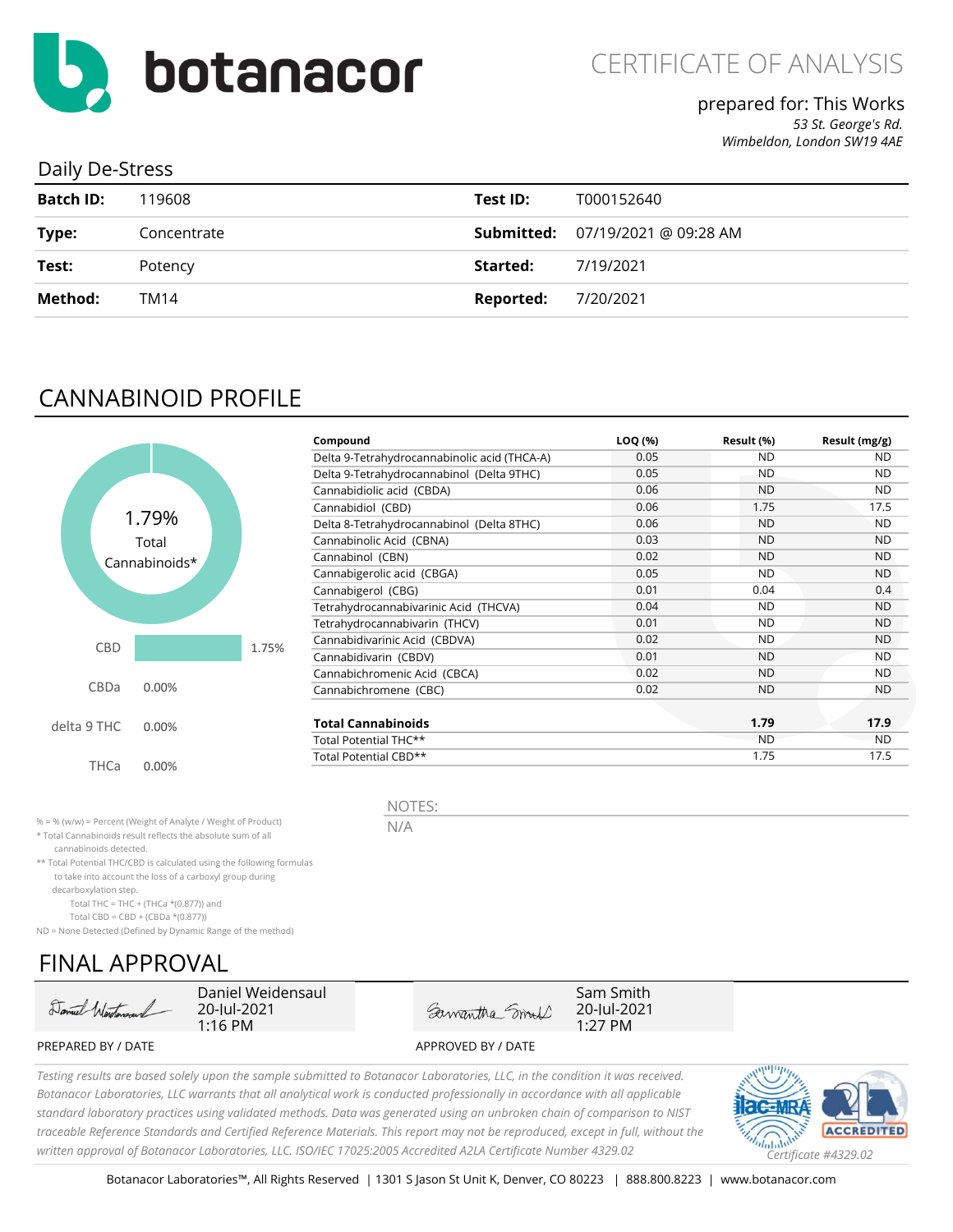

Prepared for:

### **Daily De-Stress**  This Works

| Batch ID or Lot Number:<br>119608 | Test:<br><b>Residual Solvents</b>                     | Reported:<br>7/22/21 | Location:<br>53 St. George's Rd.<br>Wimbeldon, London SW19 4AE |
|-----------------------------------|-------------------------------------------------------|----------------------|----------------------------------------------------------------|
| Matrix:                           | Test ID:                                              | Started:             | USDA License:                                                  |
| N/A                               | T000152644                                            | 7/21/21              | N/A                                                            |
| Status:                           | Methods:                                              | Received:            | Sampler ID:                                                    |
| N/A                               | TM04 (GC-MS): Residual Solvents 07/19/2021 @ 09:28 AM |                      | N/A                                                            |

## RESIDUAL SOLVENTS DETERMINATION

| Solvent                  | <b>Dynamic Range (ppm)</b> | Result (ppm) | <b>Notes</b> |
|--------------------------|----------------------------|--------------|--------------|
| Propane                  | 97 - 1940                  | *ND          |              |
| <b>Butanes</b>           |                            |              |              |
| (Isobutane, n-Butane)    | 180 - 3597                 | *ND          |              |
| Methanol                 | 64 - 1285                  | *ND          |              |
| Pentane                  | $95 - 1901$                | *ND          |              |
| <b>Ethanol</b>           | 95 - 1909                  | *ND          |              |
| Acetone                  | 101 - 2020                 | *ND          |              |
| <b>Isopropyl Alcohol</b> | 108 - 2166                 | *ND          |              |
| Hexane                   | $6 - 124$                  | *ND          |              |
| <b>Ethyl Acetate</b>     | 102 - 2044                 | *ND          |              |
| <b>Benzene</b>           | $0 - 4$                    | *ND          |              |
| <b>Heptanes</b>          | 98 - 1965                  | *ND          |              |
| <b>Toluene</b>           | 19 - 372                   | *ND          |              |
| <b>Xylenes</b>           | 136 - 2715                 | *ND          |              |
| (m,p,o-Xylenes)          |                            |              |              |

| Top Bul            | Taylor Brevik<br>22-Jul-21<br>$9:45 \text{ AM}$ | Samantha mod       | Sam Smith<br>22-Jul-21<br>$9:52 \, \text{AM}$ |
|--------------------|-------------------------------------------------|--------------------|-----------------------------------------------|
| PREPARED BY / DATE |                                                 | APPROVED BY / DATE |                                               |

#### **Definitions**

\* ND = None Detected (Defined by Dynamic Range of the method)

*Testing results are based solely upon the sample submitted to Botanacor Laboratories, LLC, in the condition it was received. Botanacor Laboratories, LLC warrants that all analytical work is conducted professionally in accordance with all applicable standard laboratory practices using validated methods. Data was generated using an unbroken chain of comparison to NIST traceable Reference Standards and Certified Reference Materials. This report may not be reproduced, except in full, without the written approval of Botanacor Laboratories, LLC.* 

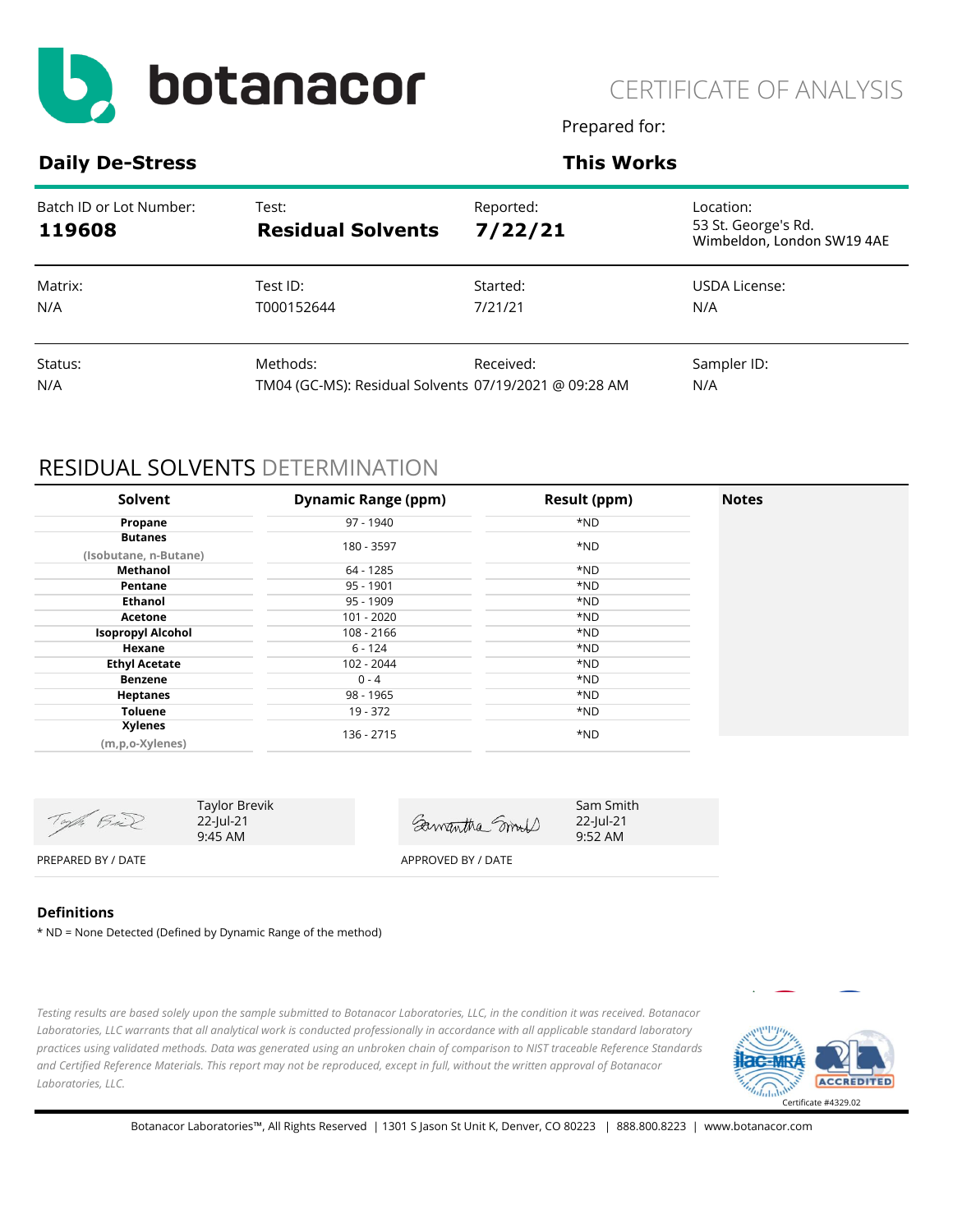

Prepared for:

**Daily De-Stress <b>This Works This Works** 

| Batch ID or Lot Number:<br>119608 | Test:<br><b>Metals</b>      | Reported:<br>7/21/21  | Location:<br>53 St. George's Rd.<br>Wimbeldon, London SW19 4AE |
|-----------------------------------|-----------------------------|-----------------------|----------------------------------------------------------------|
| Matrix:                           | Test ID:                    | Started:              | USDA License:                                                  |
| Unit                              | T000152643                  | 7/20/21               | N/A                                                            |
| Status:                           | Method:                     | Received:             | Sampler ID:                                                    |
| N/A                               | TM19 (ICP-MS): Heavy Metals | 07/19/2021 @ 09:28 AM | N/A                                                            |

### HEAVY METALS DETERMINATION

| Compound           |                                    | <b>Dynamic Range (ppb)</b> | <b>Result (ppb)</b>               | <b>Notes</b> |
|--------------------|------------------------------------|----------------------------|-----------------------------------|--------------|
| Arsenic            |                                    | $0.050 - 4.97$             | <b>ND</b>                         |              |
| Cadmium            |                                    | $0.044 - 4.43$             | <b>ND</b>                         |              |
| <b>Mercury</b>     |                                    | $0.045 - 4.46$             | <b>ND</b>                         |              |
| Lead               |                                    | $0.044 - 4.41$             | <b>ND</b>                         |              |
|                    |                                    |                            |                                   |              |
|                    |                                    |                            |                                   |              |
| Regen News         | Ryan Weems<br>21-Jul-21<br>3:03 PM | Samantha Smort             | Sam Smith<br>21-Jul-21<br>3:09 PM |              |
| PREPARED BY / DATE |                                    | APPROVED BY / DATE         |                                   |              |

#### **Definitions**

ND = None Detected (Defined by Dynamic Range of the method)

*Testing results are based solely upon the sample submitted to Botanacor Laboratories, LLC, in the condition it was received. Botanacor Laboratories, LLC warrants that all analytical work is conducted professionally in accordance with all applicable standard laboratory practices using validated methods. Data was generated using an unbroken chain of comparison to NIST traceable Reference Standards and Certified Reference Materials. This report may not be reproduced, except in full, without the written approval of Botanacor Laboratories, LLC.* 

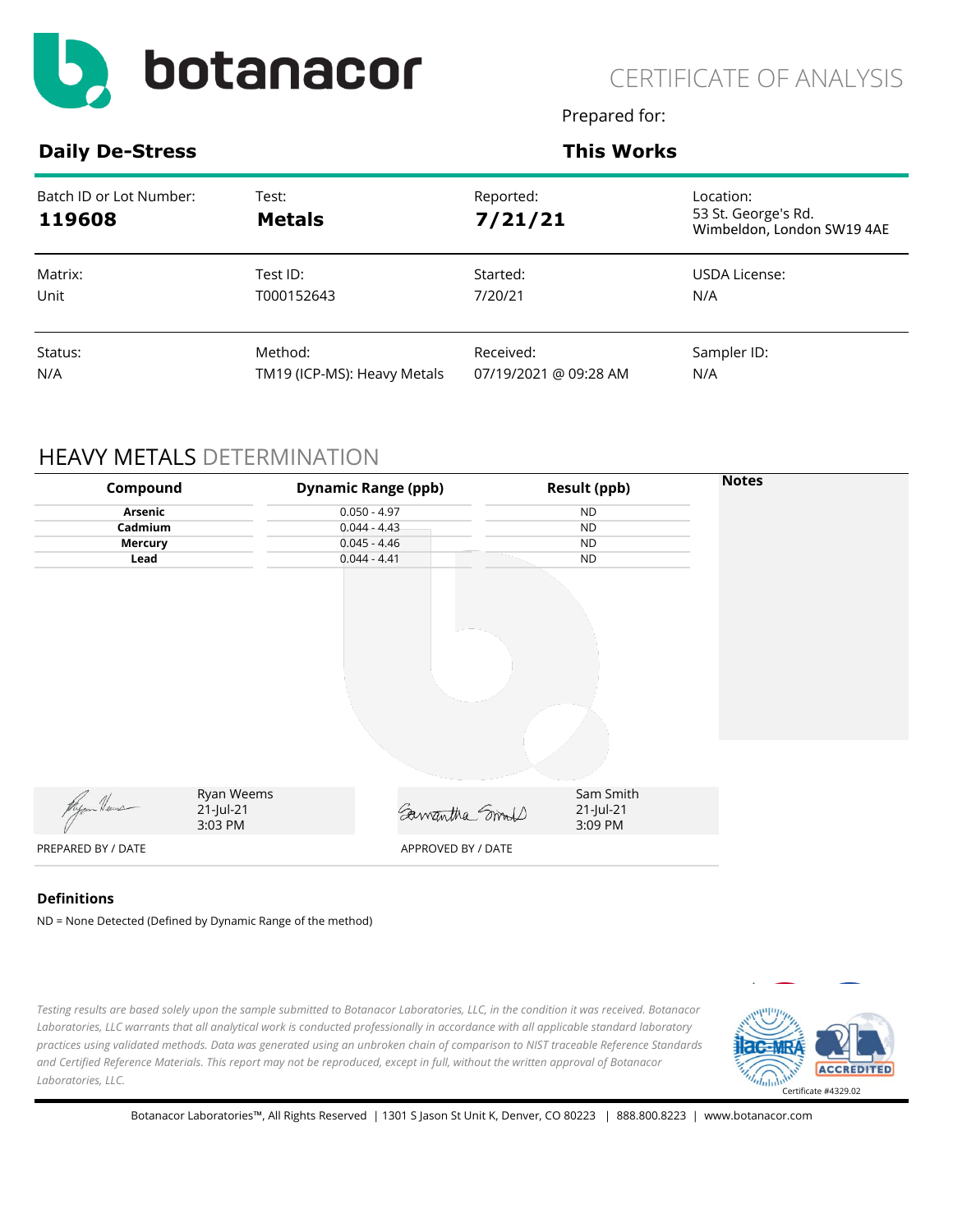

Prepared for:

**Daily De-Stress <b>This Works This Works** 

| Batch ID or Lot Number:<br>119608 | Test:<br><b>Mycotoxins</b>                         | Reported:<br>7/22/21               | Location:<br>53 St. George's Rd.<br>Wimbeldon, London SW19 4AE |
|-----------------------------------|----------------------------------------------------|------------------------------------|----------------------------------------------------------------|
| Matrix:<br>Concentrate            | Test ID:<br>T000152645                             | Started:<br>7/20/21                | USDA License:<br>N/A                                           |
| Status:<br>N/A                    | Method:<br>TM18 (UHPLC-QQQ LCMS/MS):<br>Mycotoxins | Received:<br>07/19/2021 @ 09:28 AM | Sampler ID:<br>N/A                                             |

### MYCOTOXIN DETERMINATION

| Compound                              |                                    | <b>Dynamic Range (ppb)</b> | <b>Result (ppb)</b> |                                        | <b>Notes</b> |
|---------------------------------------|------------------------------------|----------------------------|---------------------|----------------------------------------|--------------|
| <b>Ochratoxin A</b>                   | $15 - 448.9$                       |                            | ND                  |                                        | N/A          |
| <b>Aflatoxin B1</b>                   |                                    | $4 - 113.3$                | <b>ND</b>           |                                        |              |
| <b>Aflatoxin B2</b>                   |                                    | $5.5 - 109$                | <b>ND</b>           |                                        |              |
| <b>Aflatoxin G1</b>                   |                                    | $3.9 - 110.9$              | <b>ND</b>           |                                        |              |
| <b>Aflatoxin G2</b>                   |                                    | $8.9 - 110.8$              | <b>ND</b>           |                                        |              |
| Total Aflatoxins (B1, B2, G1, and G2) |                                    |                            | <b>ND</b>           |                                        |              |
|                                       |                                    |                            |                     |                                        |              |
|                                       |                                    |                            |                     |                                        |              |
| Samantha Smith                        | Sam Smith<br>22-Jul-21<br>11:21 AM |                            |                     | Chris Jungling<br>22-Jul-21<br>3:17 PM |              |
| PREPARED BY / DATE                    |                                    | APPROVED BY / DATE         |                     |                                        |              |
|                                       |                                    |                            |                     |                                        |              |

#### **Definitions**

\* ND = None Detected (Defined by Dynamic Range of the method)

*Testing results are based solely upon the sample submitted to Botanacor Laboratories, LLC, in the condition it was received. Botanacor Laboratories, LLC warrants that all analytical work is conducted professionally in accordance with all applicable standard laboratory practices using validated methods. Data was generated using an unbroken chain of comparison to NIST traceable Reference Standards and Certified Reference Materials. This report may not be reproduced, except in full, without the written approval of Botanacor Laboratories, LLC.*